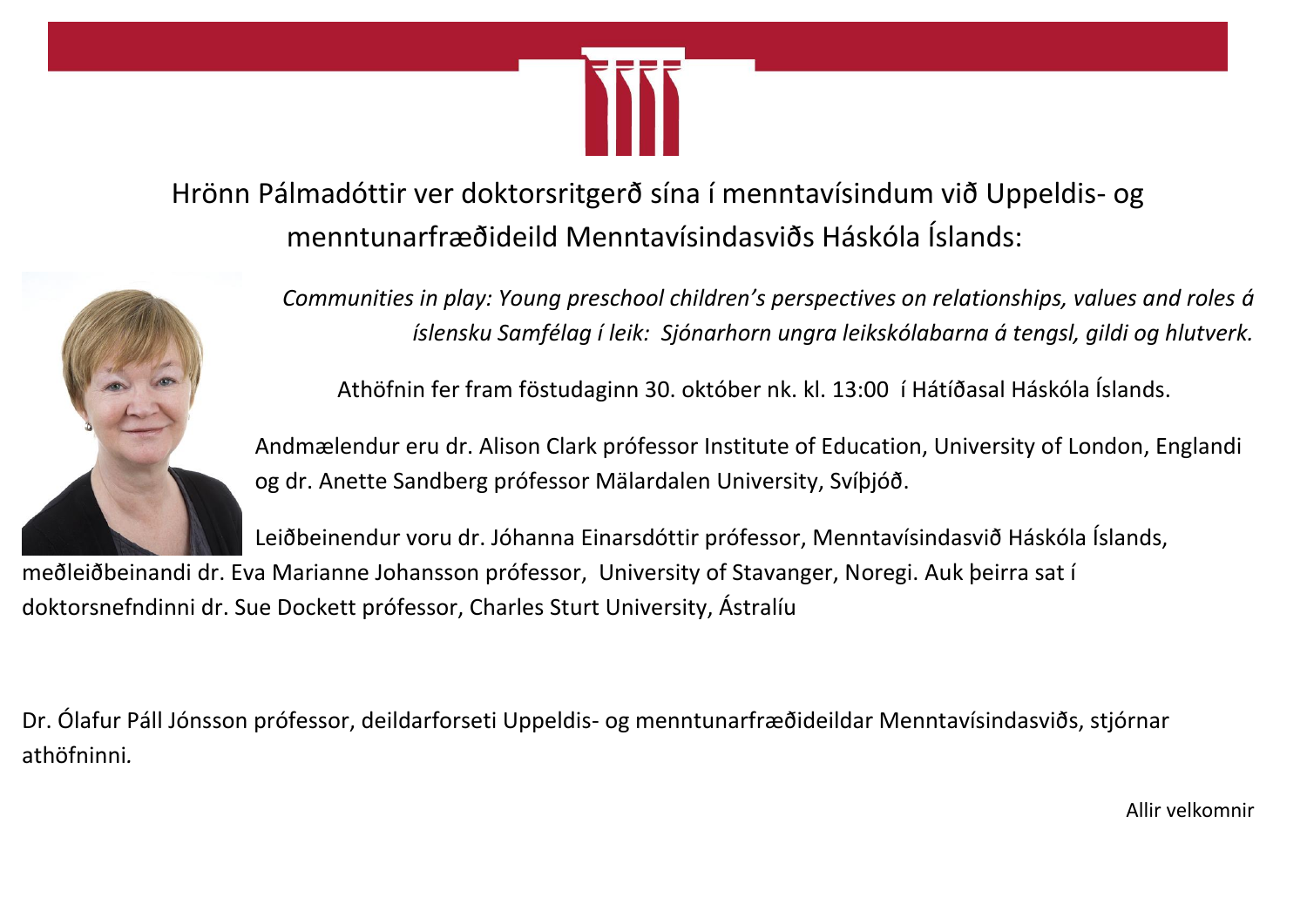Föstudaginn 30. október nk. kl. 13:00 fer fram doktorsvörn frá Uppeldis- og menntunarfræðideild við Menntavísindasvið, Háskóla Íslands. Þá ver Hrönn Pálmadóttir ritgerð sína *Communities in play: Young preschool children's perspectives on relationships, values and roles á íslensku Samfélag í leik: Sjónarhorn ungra leikskólabarna á tengsl, gildi og hlutverk*

## **Um verkefnið**

Markmið rannsóknarinnar var að afla þekkingar á sjónarhorni leikskólabarna á samfélag sitt eins og það kemur fram í leik. Rannsóknin var í fjórum hlutum þar sem sjónum var beint að mikilvægum þáttum sem tengjast samfélagi barna í leik. Þátttakendur voru börn á tveimur deildum í einum leikskóla og voru þau eins til þriggja ára gömul..Í fyrsta hluta rannsóknarinnar var kannað hvernig börnin leituðu eftir samskiptum við félaga sína í leik. Annar hluti fjallaði um tjáningu barnanna á gildum og hvernig þau leystu átök sem áttu sér stað í leiknum. Þriðji hlutinn beindist að því að skoða skilning barnanna á hlutverki starfsmanna í leik þeirra. Loks snerist fjórði hluti rannsóknarinnar um aðferðafræðilegar áskoranir í rannsóknarferlinu.

Niðurstöður rannsóknarinnar benda til þess að í augum barnanna var þátttaka í leik mikilvæg en gat jafnframt verið erfið áskorun. Þegar börnin sköpuðu merkingu í leik var líkamleg tjáning þungamiðja samskiptanna. Þrjú lykilþemu, sem fólu í sér andstæð sjónarhorn, birtust í samskiptum barnanna. Samfélag barnanna í leik var vettvangur fyrir: (a) tengsl og höfnun, (b) skuldbindingu eða ójöfn valdatengsl, (c) nálægð og fjarlægð. Niðurstöður rannsóknarinnar staðfesta meðal annars að í umræðu um þróun leikskóla og hlutverk þeirra í samfélaginu þarf líka að taka mið af reynslu og sjónarhorni barna á daglegt líf sitt í leikskóla. Ekki er nóg að horfa aðeins til metnaðarfullra opinberra gagna um menntunarleg markmið eða viðhorfa leikskólakennara til samskipta barna í leik.

## **About the project**

The overall aim of the thesis was to gain knowledge of young children's perspectives on their communities in play in preschool. To accomplish this, four studies were conducted, each of them focusing on children's perspectives on issues of importance for the creation of play communities with peers as well as their encounters with the educators and the researcher. The research was conducted with children aged one to three years, in two units in one preschool in Iceland. The first study focused on how the children communicated and expressed their desire to play with their peers. The second study centred upon children's communication and expression of lived values. The third study explored the meaning that children put into involving the educators into their play. The fourth study dealt with methodological challenges during the research process.

The findings indicate that, in the eyes of the children, the communities in play were both desirable and challenging encounters. The centrality of the body was a predominant factor in children's meaning-making. The communication and expression was built upon intersubjective processes including the peers and the adults in the play sessions. Three key themes where contrasting perspectives appeared were identified across the four studies. Children's communities of play provided an arena for: (a) relationships versus rejection; (b) commitment versus unequal power relations; and (c) closeness versus distance. One of the conclusions drawn from the research is that it is not enough to explore curriculum documents, ambiguous policy papers on educational goals or the preschool educators' views on children's interaction in play. Children's perspectives on their lived experiences in their communities in play in preschool have to become known and be considered an important part of the discourse in ECEC.